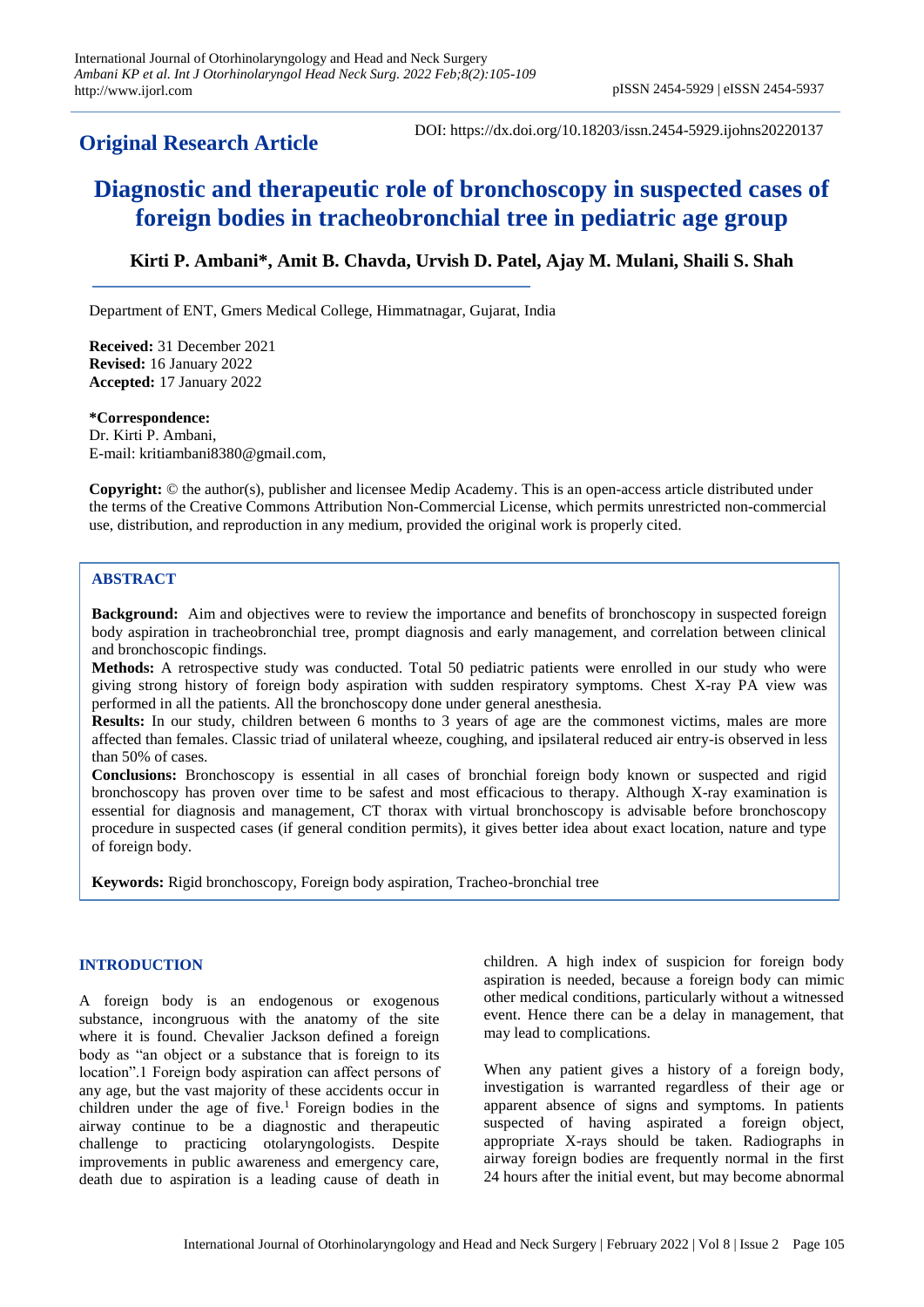over time.<sup>1</sup> The treatment of choice is bronchoscopic evaluation. Rigid bronchoscopy has proven over time to be the safest and most efficacious therapy.<sup>2</sup>

#### **METHODS**

#### *Study design*

The present retrospective, observational and interventional study was carried out after approval of an ethical committee at the Department of E.N.T. P.D.U. medical college and civil hospital, Rajkot, from February 2017 to January 2019.

#### *Study population*

The study population i.e sample size was decided according to patients consulted to ENT department with suspected foreign body aspiration or sudden respiratory distress, within the time duration of study period, who fulfilled standard criteria for bronchoscopy entered in software OpenEpi, Version 3, open source calculator—SS Propor

Sample size  $n = (DEF \times Np(1-p) \div d^2 \div Z2 - 1)$  $-\alpha \div 2 \times (N-1) + p \times (1-p)$ 

Population size(for finite population correction factor or fpc)(N): 70

Hypothesized % frequency of outcome factor in the population (p):  $7.8\% \pm 6$ 

Confidence limits as % of 100 (absolute $\pm$ %)(d): 6%

Design effect (for cluster surveys-DEFF): 1

#### *Study method*

#### *Inclusion criteria*

Pediatric age group (up to 12 years). Patient giving strong history of foreign body aspiration. Sudden respiratory symptoms.

#### *Exclusion criteria*

Age above 12 years. Patient having congenital anomaly (laryngeal web, laryngeal stenosis). Patients not willing for study.

A total of 50 patients were studied. A detailed history including the situation in which the foreign body was aspirated, symptoms and clinical features were elicited by a pre-structured questionnaire. A thorough examination of vitals, ear, nose, throat and the respiratory system were done in all cases. Chest x-ray was performed in all the patients with suspected foreign body aspiration and CT thorax with/without virtual bronchoscopy was performed if found necessary. Diagnostic bronchoscopy was done if X-rays didn't reveal a foreign body in patients with a strong history of foreign body. Appropriate lab tests were done. All the bronchoscopic procedures in children were performed under general anesthesia. The procedure was initiated with patient positioned supine and the neck slightly flexed. The larynx was visualized with the assistance of the laryngoscope; the bronchoscope is introduced under direct visualization, and advanced through the vocal cords. After the bronchoscope advanced past the subglottic region, the anesthetic and ventilation circuits were connected to the bronchoscope. Forceps were introduced through the bronchoscope, grasped and removed depending solely on the tactile sense of the endoscopist (it cannot be visualized after introduction of the forceps through the bronchoscope). After the bronchoscopy, all the children were hospitalized for observation of clinical evolution and for control radiological examinations.



**Figure 1: Right lung collapse - custard apple seed removed from right main bronchus.**



**Figure 2: Hyperinflation of left lung field – Groundnut piece removed from left main bronchus.**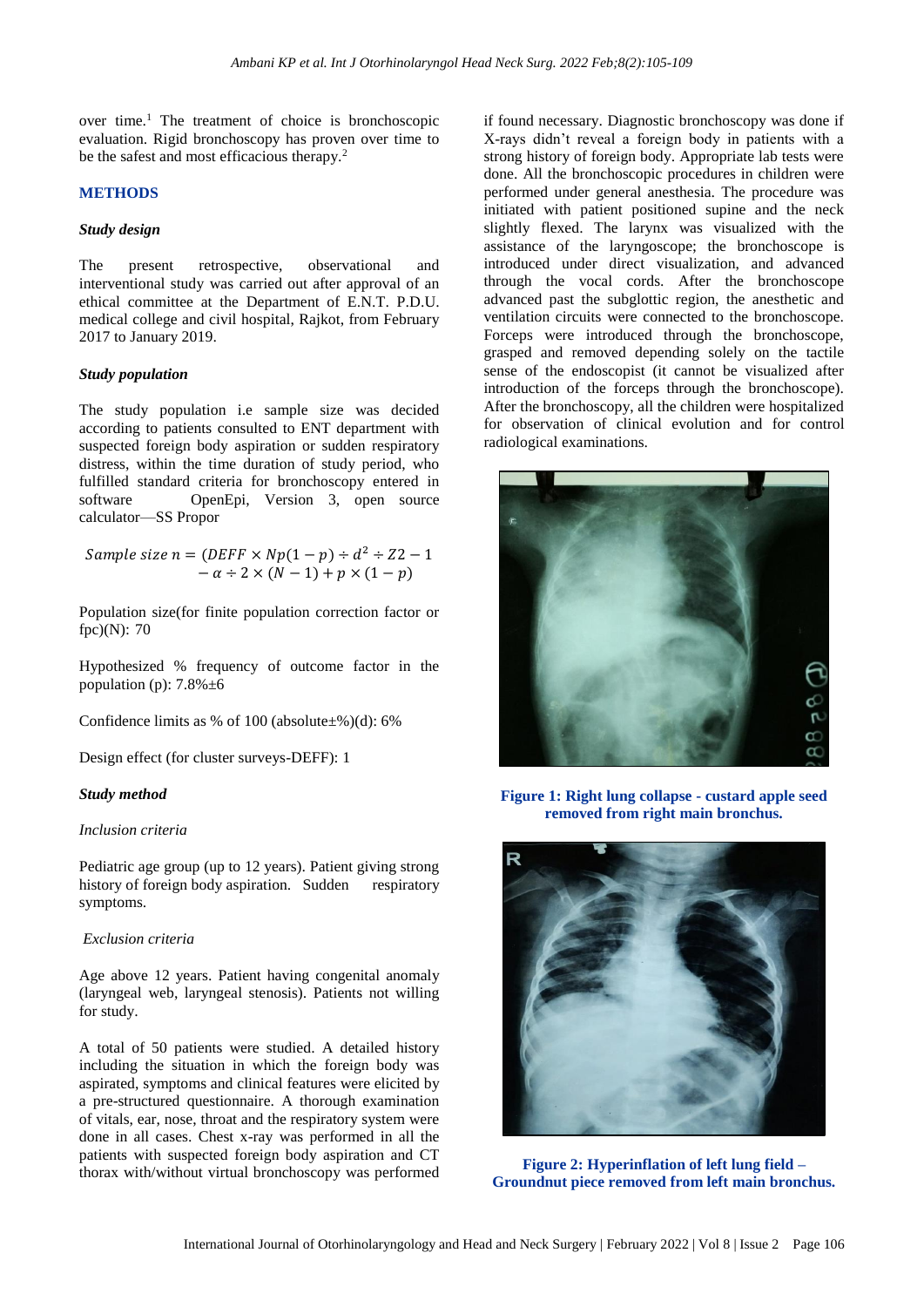#### **RESULTS**

We have studied 50 cases of suspected foreign body aspiration that were reported to P.D.U. Medical college and civil hospital Rajkot from February 2017 to January 2019. Patients were given supportive and preliminary medical treatment for a few hours before bronchoscopy if the patient is vitally stable, then bronchoscopy done under general anesthesia.



**Figure 3: Hyperdense foreign body of size 8×6 mm is noted in right main bronchus just below carina.**



**Figure 4: Soft tissue density foreign body within lower trachea adjacent to carina, it approx. measures 3\*6\*12 mm.**

#### *Age*

## *Age incidence as observed in this study*

The most common age as observed in this study is between 6 months to 3 years (68%). The youngest of this study being aged 5 months and the oldest being 12 years. According to Chevalier Jackson foreign bodies in the air passage are more common under 3 years of age, because their molars being unerupted, they cannot chew the nuts and are liable to choke on them and to inspirate them in the air passages. Our findings are similar to those of

Francois et al who also in their studies found 71% children less than 3 years of age.<sup>3</sup>

#### *Signs*

#### *Signs of foreign body aspiration in patients of this study*

Thus diminished or complete absence of air entry in 72%, crepitation in 40%, vocal fremitus decreased or absent in 28%, and reduced movement of chest wall in 24% were main signs. In 12% of cases the respiratory system was normal, foreign body was found to be into the larynx or trachea.



**Figure 5: Age incidences observed in this study.**



## **Figure 6: Signs of foreign body aspiration as observed in this study.**

#### *Radiological examination*

The radiological study is the most valuable diagnostic aid. It should be done in every case of foreign body present or suspected. It is helpful not only in case with radiopaque foreign bodies, but also in suspected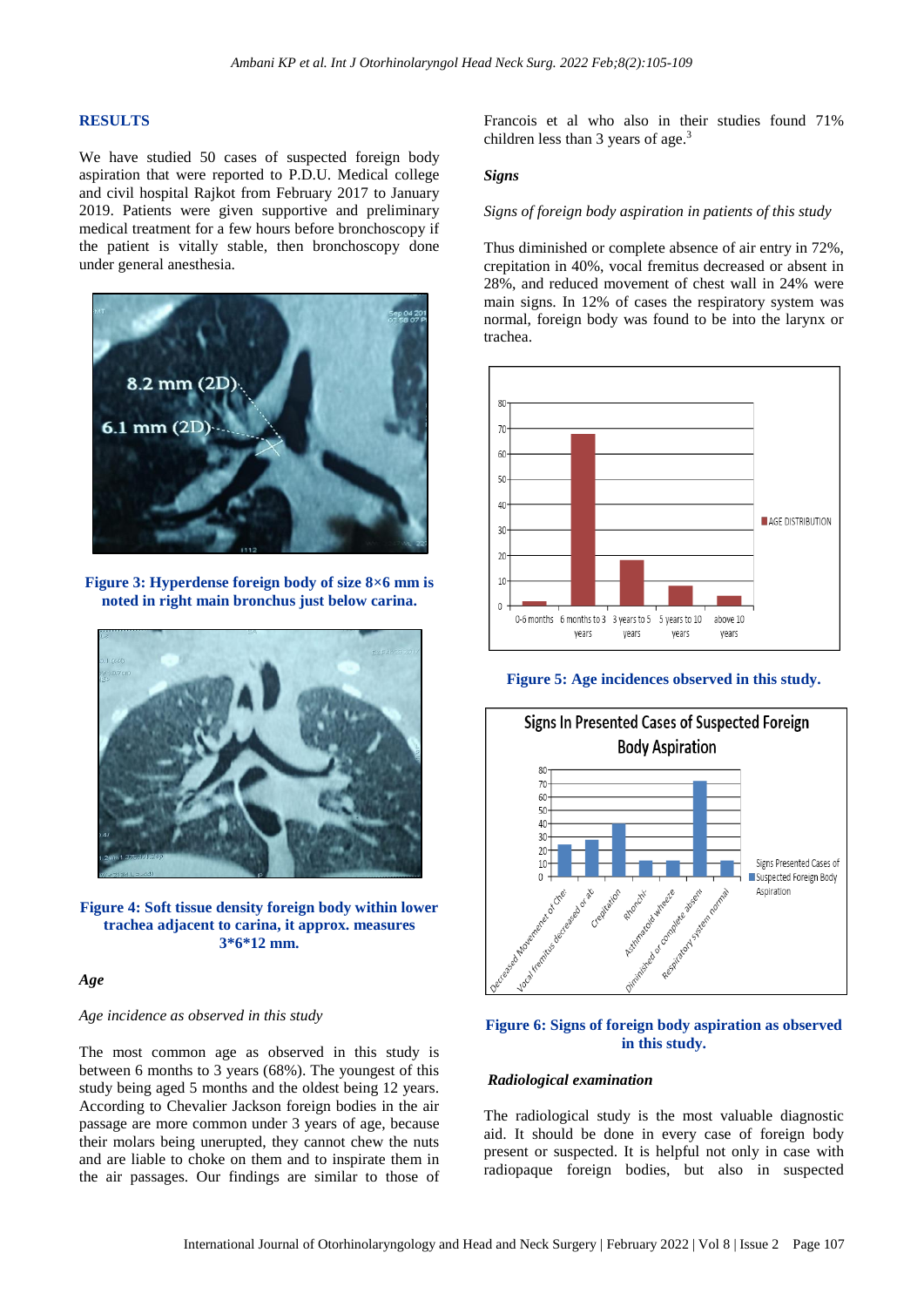radiolucent foreign bodies by the changes produced in lung and position of mediastinum. These changes are produced by bronchial obstruction.

In this study 96% foreign bodies are radiolucent and 24% of the chest radiographs inconclusive. So a negative chest radiograph does not rule out foreign body in airway. Wolach et al observed that clinical signs and radiological studies, in most children, were pathognomonic, but sometimes not conclusive.4 Chest X-rays were normal in 18% cases of their study. In our study obstructive emphysema (44%) was the most common pathological finding in patients with foreign body aspiration.



**Figure 7: Radiological changes observed in this study.**



## **Figure 8: Site of foreign body in airway observed in this study.**

## *Site of the foreign body lodgement*

My study is too small in comparison to Jackson's study. According to Jackson the right bronchus is more frequently affected than the left. It is clear from Table 13 that right bronchus (43%) is more affected than the left (31%). Our findings are in accordance with Cataneo et al who in their studies of 74 patients suffering foreign body aspiration, reported that the foreign body was lodged in the right bronchus in 50% of the patients, in the left bronchus in 35% and in the trachea in 15%.<sup>5</sup>

In this study we have performed 50 bronchoscopic procedures in suspected foreign body aspiration patients. Out of 50 cases we have performed 32 diagnostic bronchoscopy on bases of X-ray findings and clinical examination. Out of 32 diagnostic bronchoscopies we have seen foreign bodies in 25 patients and remaining 7 cases had some other pathology in the respiratory system.



## **Figure 9: Outcome of diagnostic and therapeutic procedures observed in this study.**

We have performed therapeutic bronchoscopy in 18 cases after CT scan Thorax with/without virtual bronchoscopy. We have seen foreign body in 17 cases and there was no foreign body found in one case, in which CT scan report suggested intraluminal soft tissue density area P/O? Foreign body/? Mucous plug.

## **DISCUSSION**

Foreign body aspiration is a relatively common occurrence in children. It may present as a life threatening event that necessitates prompt removal of the aspirated material. However, the diagnosis may be delayed when the history is atypical, when parents fail to appreciate the significance of symptoms or when clinical and radiological findings are misleading or overlooked by the physician. Aspiration of organic matter causes severe airway mucosal inflammation. If the organic matter is not promptly removed, chronic inflammation leads to the development of granulation tissue around the foreign body which may ultimately result in lung infection.<sup>6</sup>

A foreign body in the posterior pharynx causes irritation and discomfort that makes the child to cry or cough. Vigorous inspiration causes the foreign body to become impacted within the airway. There is increased resistance to inspiratory and expiratory flow. The impacted foreign body in the thoracic airway creates a valve like effect that causes more airflow obstruction during expiration than during inspiration. This results in generalized or asymmetric air trapping.